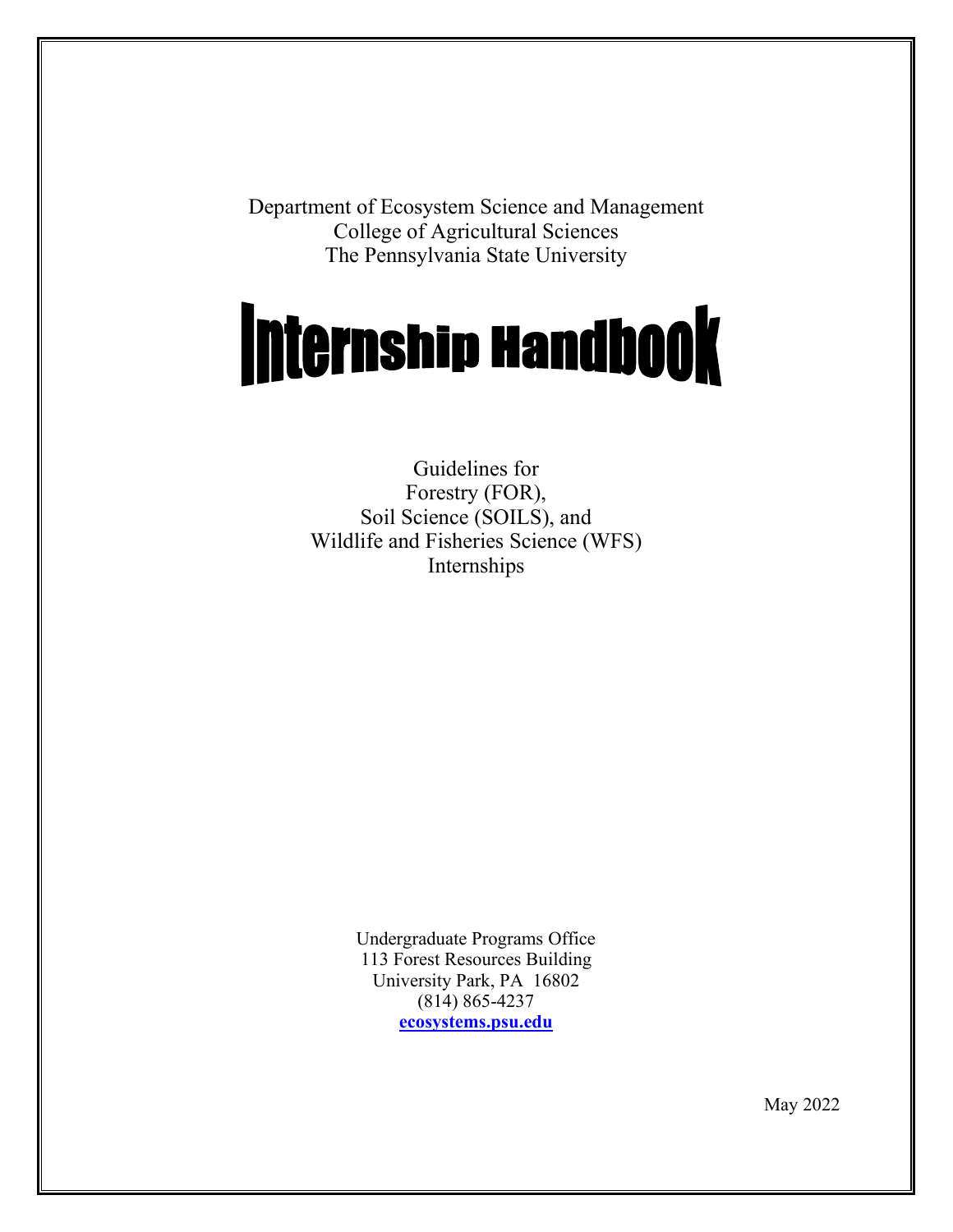#### TABLE OF CONTENTS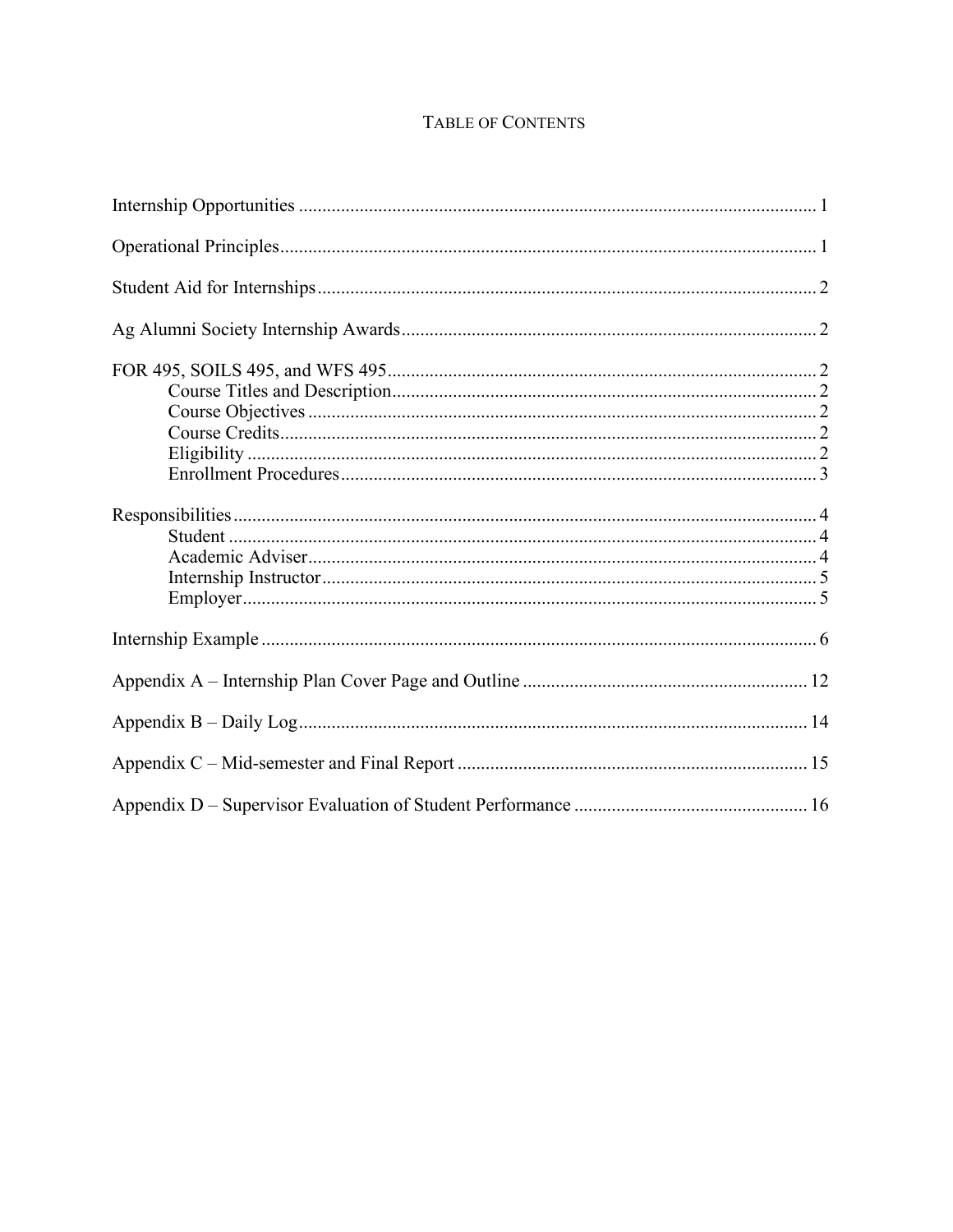#### INTERNSHIP OPPORTUNITIES

The student has the opportunity to:

- Gain an understanding of the relationship between classroom theory and practical application
- Gain "hands-on" experience
- Explore career opportunities and reaffirm career goals
- Develop professional work habits
- Improve interpersonal relations
- Become acquainted with people employed in professional occupations
- Prepare for a smooth transition into full-time employment
- Earn funds to partially support college education
- Earn academic credit toward graduation
- Retain student status while learning on the job
- Obtain recommendations for future employment or graduate school

The employer has the opportunity to:

- Establish a pool of potential employees who have demonstrated their abilities
- Train highly motivated students
- Benefit from an introduction of fresh, new ideas
- Obtain a technical report or other product completed by the intern
- Develop an efficient training program
- Send goodwill ambassadors back to campus

The College of Agricultural Sciences has the opportunity to:

- Receive student feedback that can influence curriculum change
- Reinforce positive relationships with cooperating agencies and firms, and become better acquainted with their personnel, programs, and needs
- Increase rapport with community interests and encourage community support for university programs
- Demonstrate the college's support of the individuality of its students

#### OPERATIONAL PRINCIPLES

With regard to internships, the College of Agricultural Sciences adheres to the following operational and philosophical principles:

- Students must have at least a 2.0 cumulative grade point average in order to register for internship credit
- Each student intern shall have well-defined work activities that are regarded as worthwhile by the cooperating agency or firm, the student, the student's academic adviser, and the internship instructor.
- Each intern shall develop specific learning objectives that can be readily identified and reviewed periodically throughout the work period.
- Each intern shall be supported by an academic adviser, an internship instructor, and a representative from the cooperating agency or firm. The roles of these individuals are to assist with counseling the intern, developing learning objectives, identifying intern tasks, and following through with ideas and projects initiated.
- Each intern contract as an independent agent with the cooperating agency or firm to do the work and pursue the learning objectives.
- Regular meetings shall be scheduled to permit intern-to-agency/firm supervisor and intern-to-instructor feedback and accountability.
- Each intern shall assess the worth of the internship experience and produce a mid-semester and final report for the cooperating agency or firm and the internship instructor addressing the items in Appendix C.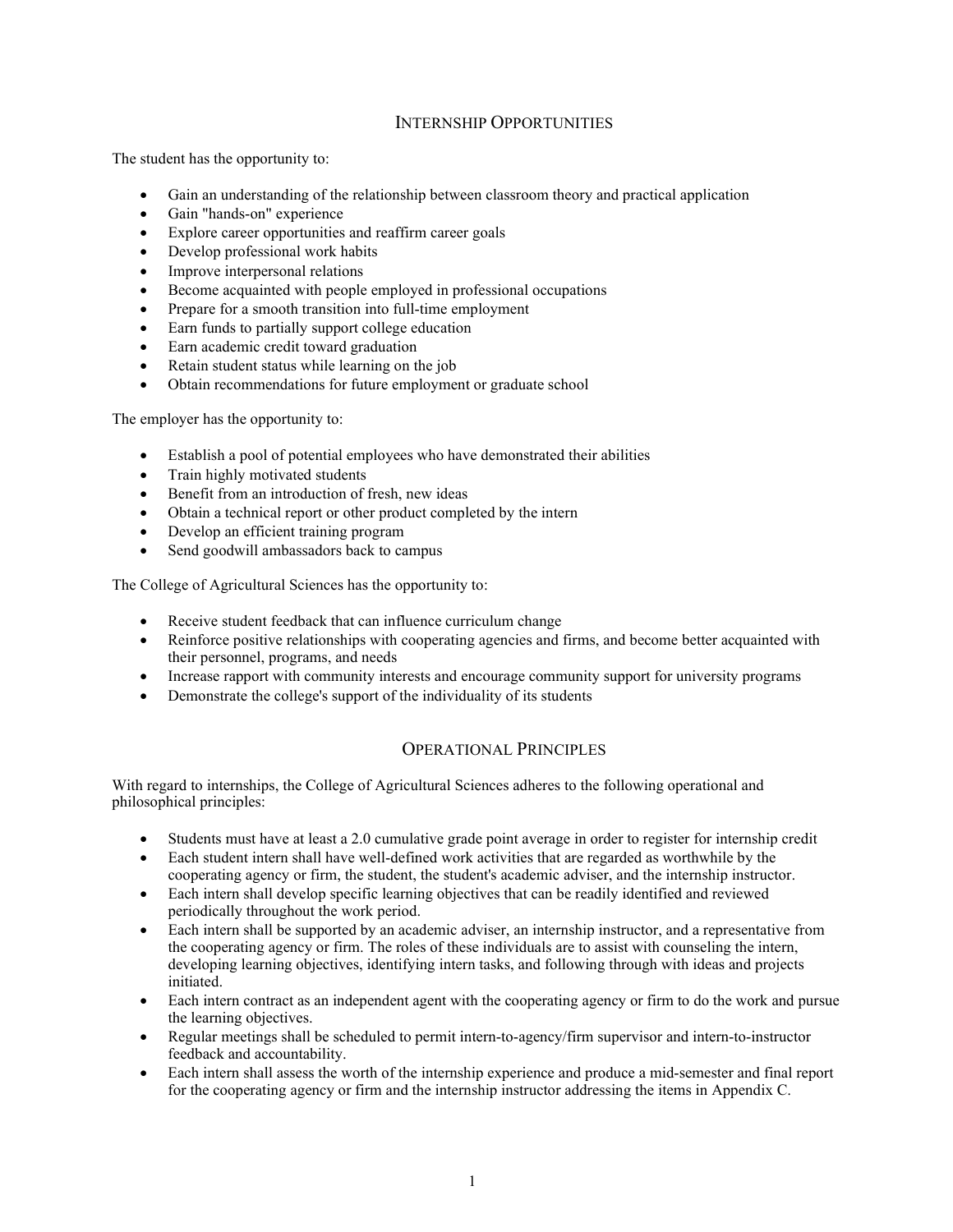#### STUDENT AID FOR INTERNSHIPS

Undergraduate students who register for FOR 495, SOILS 495, or WFS 495 in **fall or spring semester** are granted full-time equivalent status. That is, students registered for FOR 495, SOILS 495, or WFS 495 in **fall or spring semester** are enrolled in fewer than 12 credits but are usually considered full-time equivalents for purposes of loan deferment and insurance coverage. However, full-time equivalent status may affect financial aid eligibility. Students must contact the Penn State Office of Student Aid to determine how their specific sources of financial aid are affected by full-time equivalent status, and to confirm eligibility for loan deferment and insurance coverage.

Undergraduate students who register for FOR 495, SOILS 495, or WFS 495 in **summer session** may or may not be eligible for financial aid. Federal regulations require a student to be registered for 6 credits to be eligible to receive federal financial aid. Eligibility for summer student aid may be limited if students have used their eligibility during the fall and spring semesters. Many students and families utilize a Federal Direct Parent PLUS Loan or a private alternative educational loan to pay for summer courses. For the Penn State Office of Student Aid to be able to determine student eligibility for summer aid, the student must have completed the Free Application for Federal Student Aid (FAFSA) form by the stated deadline, usually June 30. Visit the Penn State Office of Student Aid website at **[https://studentaid.psu.edu/summer\\_calendar](https://studentaid.psu.edu/summer_calendar)** for more details about summer aid opportunities.

#### AG ALUMNI SOCIETY INTERNSHIP AWARDS

Students who have participated in an internship offered through the College of Agricultural Sciences—and that includes students who have successfully completed FOR 495, SOILS 495, or WFS 495—have the opportunity to apply for the Ag Alumni Society Internship Awards. For more information, visit https://agsci.psu.edu/alumni/awards/student/internship-award .

#### FOR 495, SOILS 495, AND WFS 495

Course Titles and Description:

FOR 495 – Forestry Internship SOILS 495 – Internship WFS 495 – Wildlife/Fisheries Internship

Supervised field experience related to the student's major. Prerequisite: Approval of proposed assignment by faculty instructor **prior to registration**.

#### Course Objectives:

- To provide students an opportunity for an off-campus learning experience relevant to their academic program
- To permit students to explore their fields of interest in depth
- To assist students in establishing career goals related to their specific interests and professional aspirations
- To increase student motivation by integrating classroom instruction with planned and supervised practical experience
- To prepare students for employment in a natural resources-related occupation through field training and professional experience
- To enable students to identify additional courses needed to accomplish their career goals

#### Course Credits

The range of credits for FOR 495 and WFS 495 is 1 - 6. The range of credits for SOILS 495 is 1-18. Internship credits can be accumulated over an indefinite number of semesters. For example, FOR 495 can be taken two semesters for 3 credits each, or one semester for 6 credits.

#### Eligibility

Enrollment in FOR 495, SOILS 495, or WFS 495 is limited to students with cumulative GPA  $\geq$  2.0.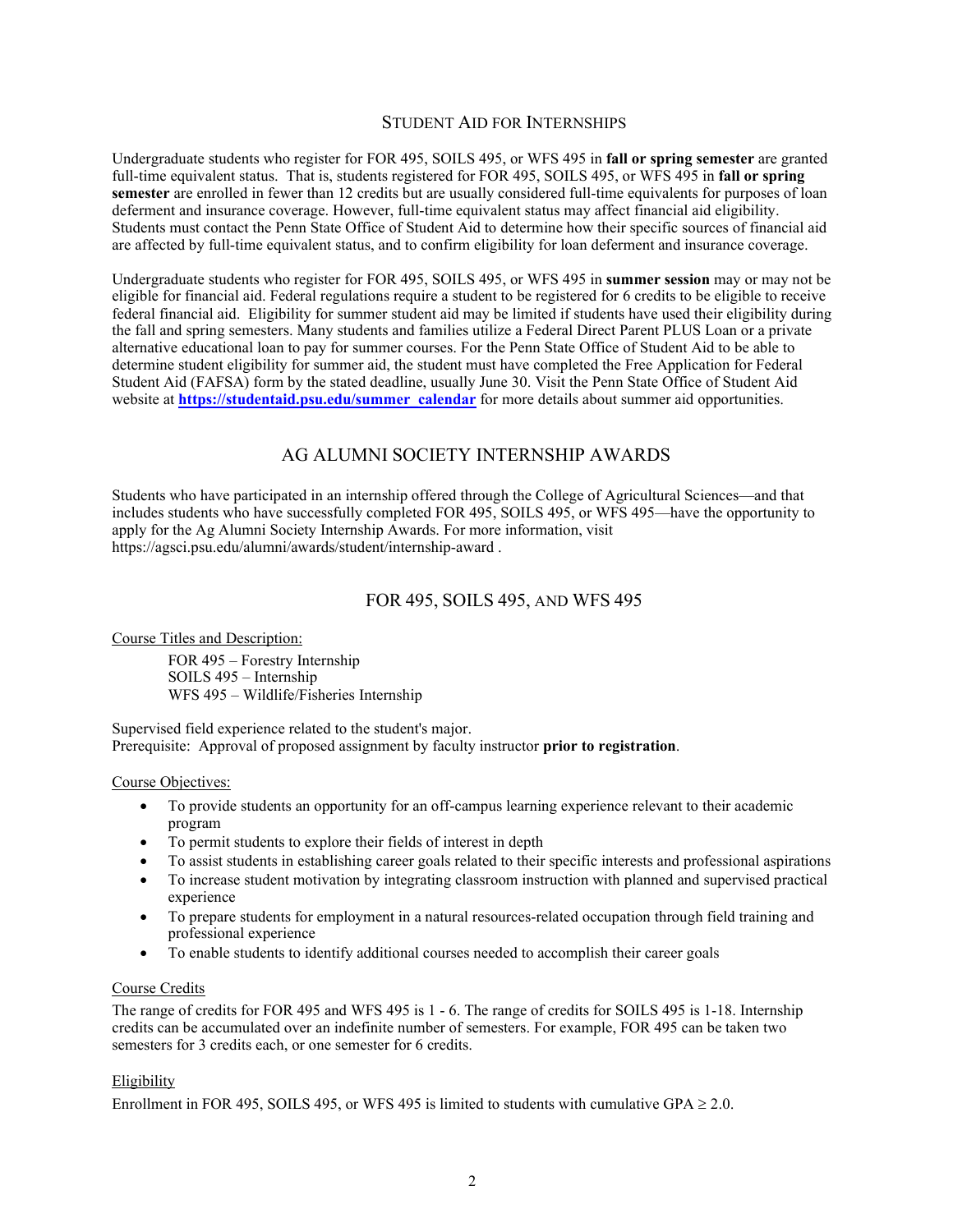#### Enrollment Procedures

- 1. Students who wish to enroll in FOR 495, SOILS 495, or WFS 495 are responsible for identifying and arranging their own internship opportunities. A summer or seasonal job not advertised as an internship may possibly be redesigned as such if the procedures below are followed. Internships may be paid or volunteer positions.
- 2. The student must obtain the signature of the Department of Ecosystem Science and Management Undergraduate Program Coordinator on the Internship Plan Signature Page to verify that his/her cumulative GPA is  $\geq 2.0$  and that he/she is eligible to register for XXX495.
- 3. **No later than one month prior to** the beginning of the semester in which the internship is to be taken, the student must discuss the internship (in person or by phone or mail) with a representative from the cooperating agency or firm. From this discussion, the student should gain a clear understanding of the requirements of the internship from the employer's perspective and the **specific** tasks that the student will be expected to carry out.
- 4. The student shall discuss the details of the internship opportunity with his or her academic adviser. The adviser shall determine whether the proposed internship is consistent with the student's career objectives and contributes to his or her academic program. The adviser shall determine how the internship credits will be counted in meeting degree requirements. The adviser shall help the student identify prospective internship instructors.
- 5. The student shall discuss the internship with any or all of the prospective instructors and get an agreement from one of them to serve as the instructor for the internship.
- 6. The internship instructor (with additional input from the representative of the cooperating agency or firm, if necessary) shall determine whether the internship position will provide an experience that supports the student's academic and career objectives and whether the student's interest and academic preparation will satisfy the demands of the cooperating agency or firm.
- 7. The student shall prepare the Internship Plan (Appendix A), have the Department of Ecosystem Science and Management Undergraduate Program Coordinator verify that he/she has cumulative GPA  $\geq 2.0$ , and give a copy to the internship instructor. After reviewing and approving the plan, the internship instructor shall determine the number of credits to be awarded for the internship. **The amount of credit is based on the following criteria:**
	- The amount of time committed to the internship—according to University Senate Policy 42-23, at least 45 hours of work are required per credit
	- The student's learning objectives
	- Depth of knowledge required to perform tasks
	- Nature of the skills and knowledge the student can acquire that cannot be acquired at the university
	- The individual needs of the student.
- 8. When the internship instructor and the student agree to the terms of the internship and the credits to be awarded, they both sign the plan. The plan is then to be reviewed by the student's academic adviser and the representative of the cooperating agency or firm. When satisfied with the plan, they each sign it.
- 9. **The student shall submit the completed plan to the Undergraduate Programs Office in 113 Forest Resources Bldg.** That office will provide a copy for each of the five individuals who have signed the plan and will keep the original copy on file.
- 10. Only after the completed plan is submitted and all required signatures are obtained will the Undergraduate Programs Office add the internship credits to the student's schedule. **Students must register for internship credits in the semester in which the internship is conducted—internship credits may not be delayed to a later semester.**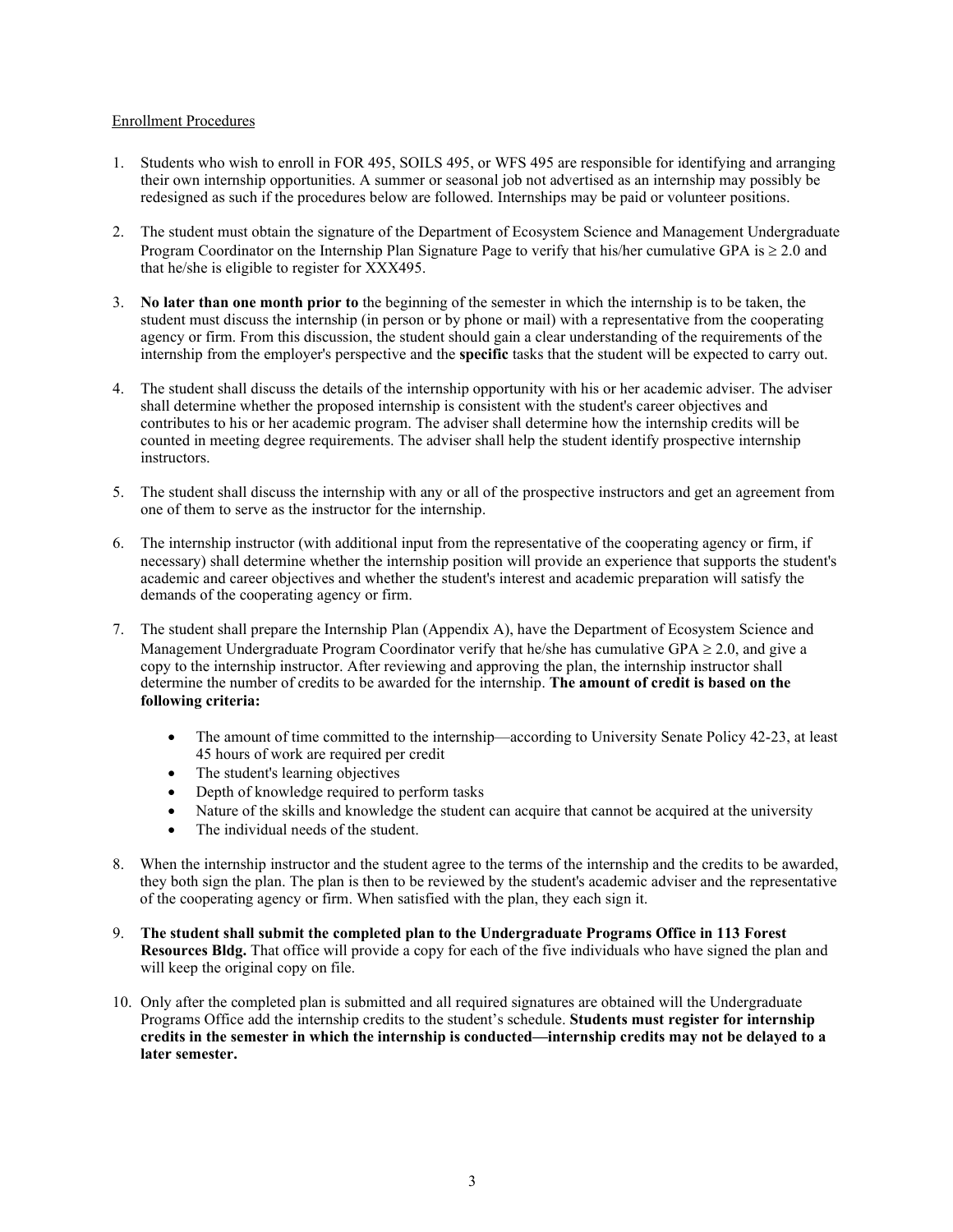#### **Responsibilities of the Principal Participants**

#### **The Student**\_\_\_\_\_\_\_\_\_\_\_\_\_\_\_\_\_\_\_\_\_\_\_\_\_\_\_\_\_\_\_\_\_\_\_\_\_\_\_\_\_\_\_\_\_\_\_\_\_\_\_\_\_\_\_\_\_\_\_\_\_\_\_\_\_\_\_

The student seeks out placement opportunities for the internship program and makes all necessary arrangements to secure the internship position. The student develops the Internship Plan (Appendix A) and follows all other enrollment procedures outlined on pages 2-3.

While participating in the internship program, the student is expected to:

- Complete the tasks and activities outlined in the Internship Plan and keep a daily log of activities.
- Conform with the normal work hours of the cooperating agency or firm, including overtime when requested.
- Support the agency or firm and keep the agency's or firm's business confidential.
- Request permission from both the agency or firm and the internship instructor for any leave periods or deviations from the Internship Plan.
- Submit mid-semester and final reports (Appendix C) at the mutually agreed upon time to the cooperating agency or firm and to the internship instructor.

#### The Student's Academic Adviser

The student's academic adviser may recommend internship placement opportunities. However, arrangements for such internships are to be made by the student. The adviser determines whether the proposed internship is consistent with the student's career objectives and contributes to his or her academic program. The adviser determines how the internship credits will be counted in meeting degree requirements.

The academic adviser reviews the plan to determine whether the internship meets the following criteria:

- The internship is an academically relevant component of the learning process that is appropriate for university credit.
- The internship involves initiative, creative opportunities, meaningful responsibilities, and assignments as opposed to routine or continuously repetitive activities.
- The internship provides the student a learning experience and the exposure needed to understand the opportunities, functions, and responsibilities of a natural resource discipline.
- The internship includes appropriate supervision and direction by qualified and interested individuals.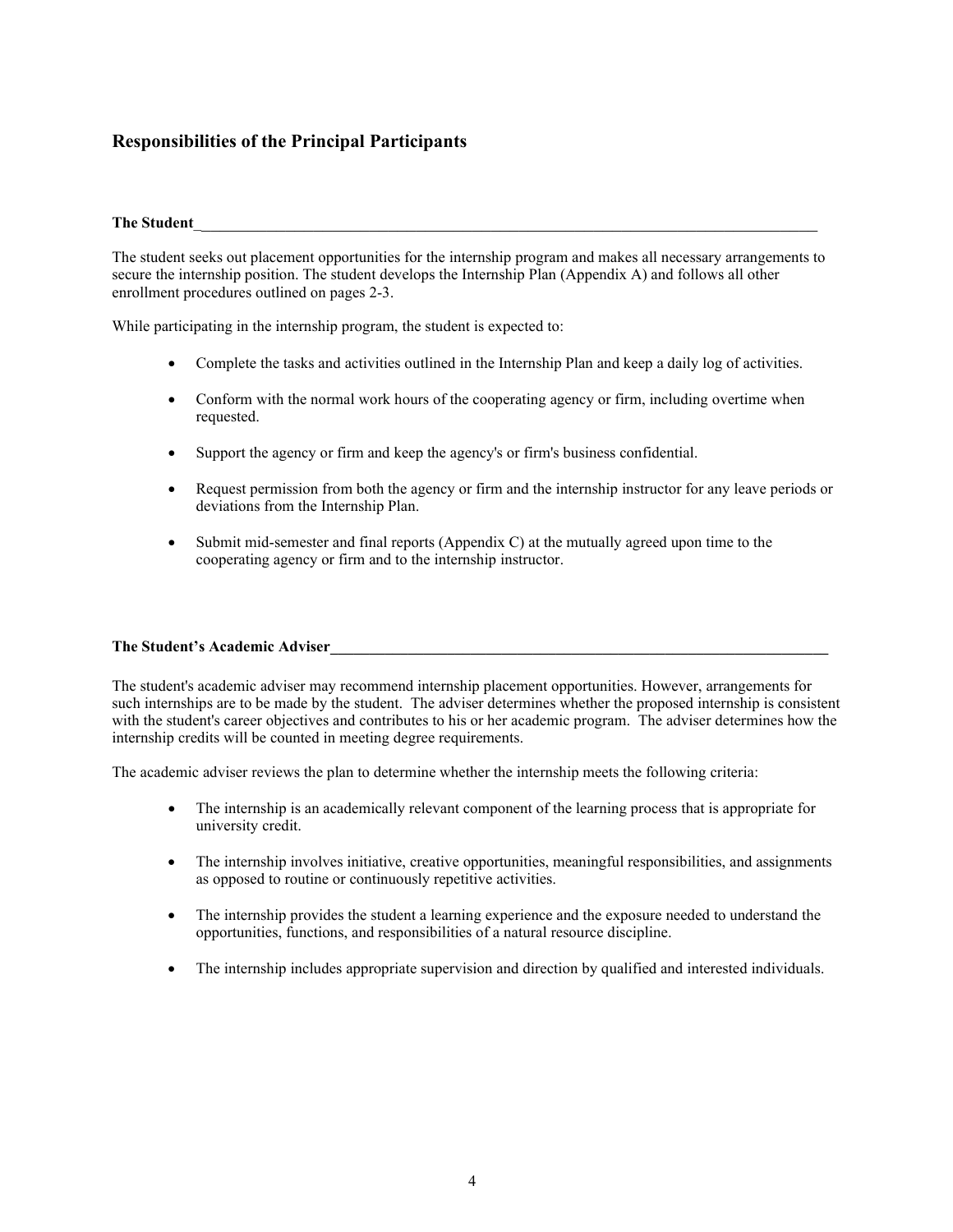#### **The Internship Instructor \_\_\_\_\_\_\_\_\_\_\_\_\_\_\_\_\_\_\_\_\_\_\_\_\_\_\_\_\_\_\_\_\_\_\_\_\_\_\_\_\_\_\_\_\_\_\_\_\_\_\_\_\_\_\_\_\_\_\_\_\_\_\_\_\_\_\_\_\_**

The instructor assists the student in developing the Internship Plan and reviews the plan to determine whether the internship meets the following criteria:

- The internship is an academically relevant component of the learning process that is appropriate for university credit.
- The internship involves initiative, creative opportunities, meaningful responsibilities, and assignments as opposed to routine or continuously repetitive activities.
- The internship provides the student a learning experience and the exposure needed to understand the opportunities, functions, and responsibilities of a natural resource discipline.
- The internship includes appropriate supervision and direction by qualified and interested individuals.

The instructor maintains regular contact with the student and his or her supervisor to be aware of the tasks being performed and to evaluate the student's progress. At the end of the semester, the instructor calculates the final grade for the internship (FOR 495, SOILS 495, or WFS 495). **The final grade is based on four criteria: internship plan, mid-semester report, final report, employer evaluation.**

The Employer

- The agency or firm is asked to provide a work description and schedule of the intern's anticipated activities, experiences, and responsibilities during the entire internship period.
- The agency or firm is expected to provide a variety of educational experiences for the intern, and a program sufficiently flexible to permit intern involvement on specific projects.
- The agency or firm assigns responsibility for supervision of the intern to a specific individual. Regular reviews of the intern's performance are expected.
- The agency/firm supervisor is given the opportunity to review the student's mid-semester and final reports before they are submitted to the internship instructor. The agency/firm supervisor also completes an evaluation form (Appendix D) appraising the student's performance. The completed form is forwarded directly to the internship instructor at the end of the internship.
- The agency or firm may provide wages, reimbursement for travel, or other remuneration arrangements while the student is on the internship. These arrangements are to be agreed upon by the cooperating agency or firm and the intern.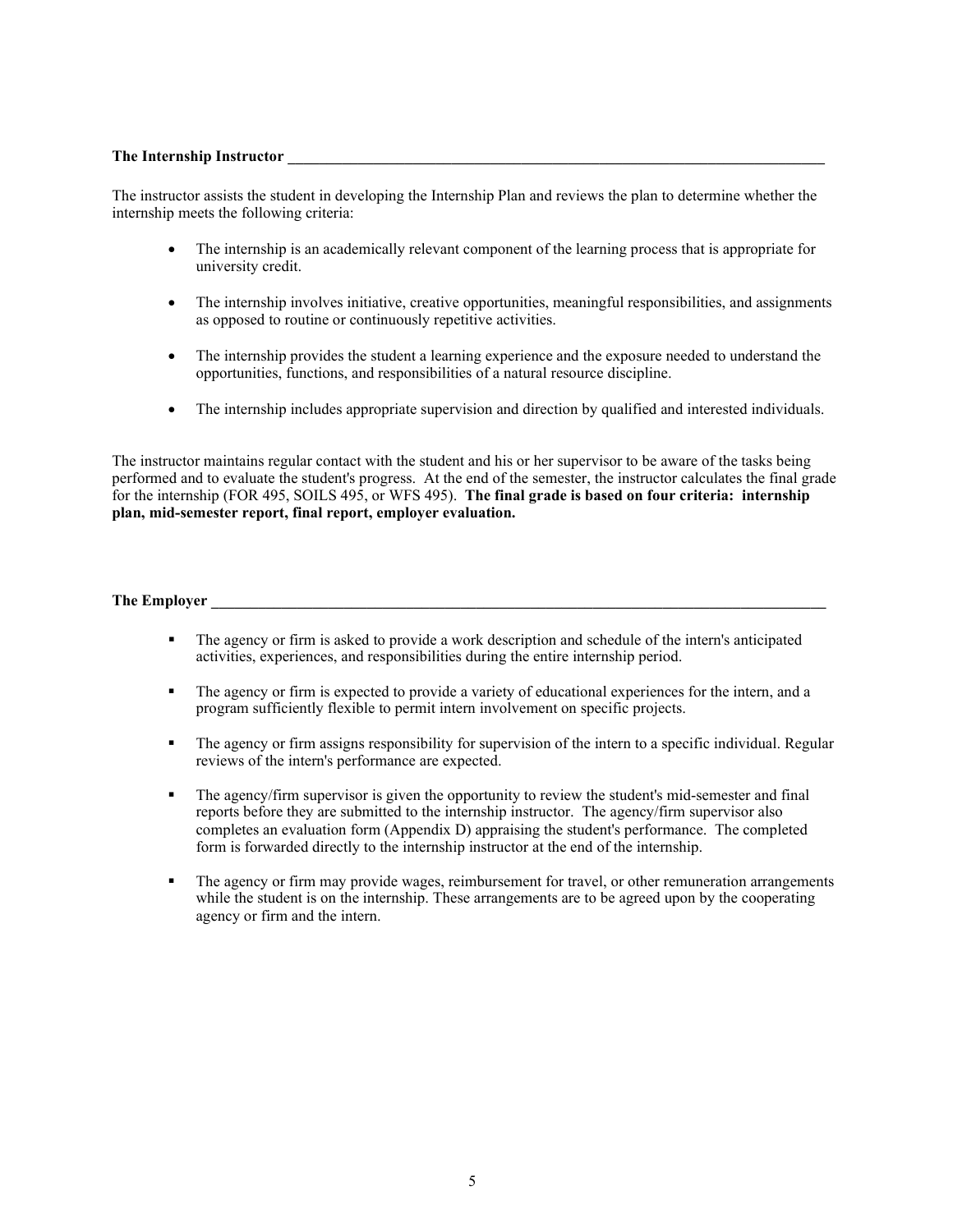## **What is a Summer Internship?**

*ashington jokes aside* - *just what does a summer intern do in arboriculture? Bartlett provides opportunities to students every year. It is as much a learning experience for Bartlett employees as it is for the interns. It is rare that we have an opportunity to get a candid picture from the intern, revealing his or her innermost thoughts on the process. Andrew P is a senior at Penn State, expecting to earn his B.S. in Forest Science at the*

*completion of his internship this summer. His sponsor is Dr. Henry D. Gerhold of the School of Forest Resources at Penn State (and also, by the way, a consulting director to the Bartlett Tree Foundation).*

*Here is correspondence and part of Andrew's log book. It reveals much of the anticipation, trepidation, frustration and inner feelings of a young person arriving brand new at the offices of an employer, meeting the people he's going to be working with and working for, and*

*undergoing basic training. This is something we have all experienced and will forever remember.*

*Andrew is working at our general tree care office in Exton, Pennsylvania, under local manager Harvey Letman. Not only did he arrive at our busiest time of the year,* but *at a time when a major summer storm damaged trees in that part of Pennsylvania. Andrew has also been on loan to other nearby offices affected by the storm.*

*Here is his story.*

*Andrew P xxx-xx-xxxx X XXXXX Lane Thornton, PA 19373 (610) XXX-XXX June 9, 1998*

*Henry D. Gerhold School of Forest Resources 109 Ferguson Building University Park, PA 16802 (814) 865-3281*

*Dear Dr. Gerhold,*

*As we had agreed, here is the Mid-Semester Report for my internship with Bartlett Tree Experts. I apologize for not contacting you sooner to let you know how things are going but 1 bare been extremely busy down here. The internship, I am happy to say is going very well. I started on May 18tb and here it is June 9th already. The office is swamped with work due to the wet spring weather and there is a shortage of men. I have been putting in some overtime already.*

*In terms of meeting my objectives and following my task outline, I feel that I am far exceeding them. I have done everything mentioned under the Groundwork, Cabling and Bracing, and Root Collar Inspections sections. My supervising foreman, Chuck A. had me climbing on the first day, and I hare been climbing a little every day to help build my confidence, Mastering the skills will take awhile yet, but I am very satisfied with the progress that I have made and that Bartlett has given me. With a shortage of hands, I think that they cannot afford to not teach me everything. The spraying and fertilization will begin as soon as the majority of the storm damage is cleaned up. You are probably aware of the huge storms and tornadoes that we received a week or so back. Things are still a mess.*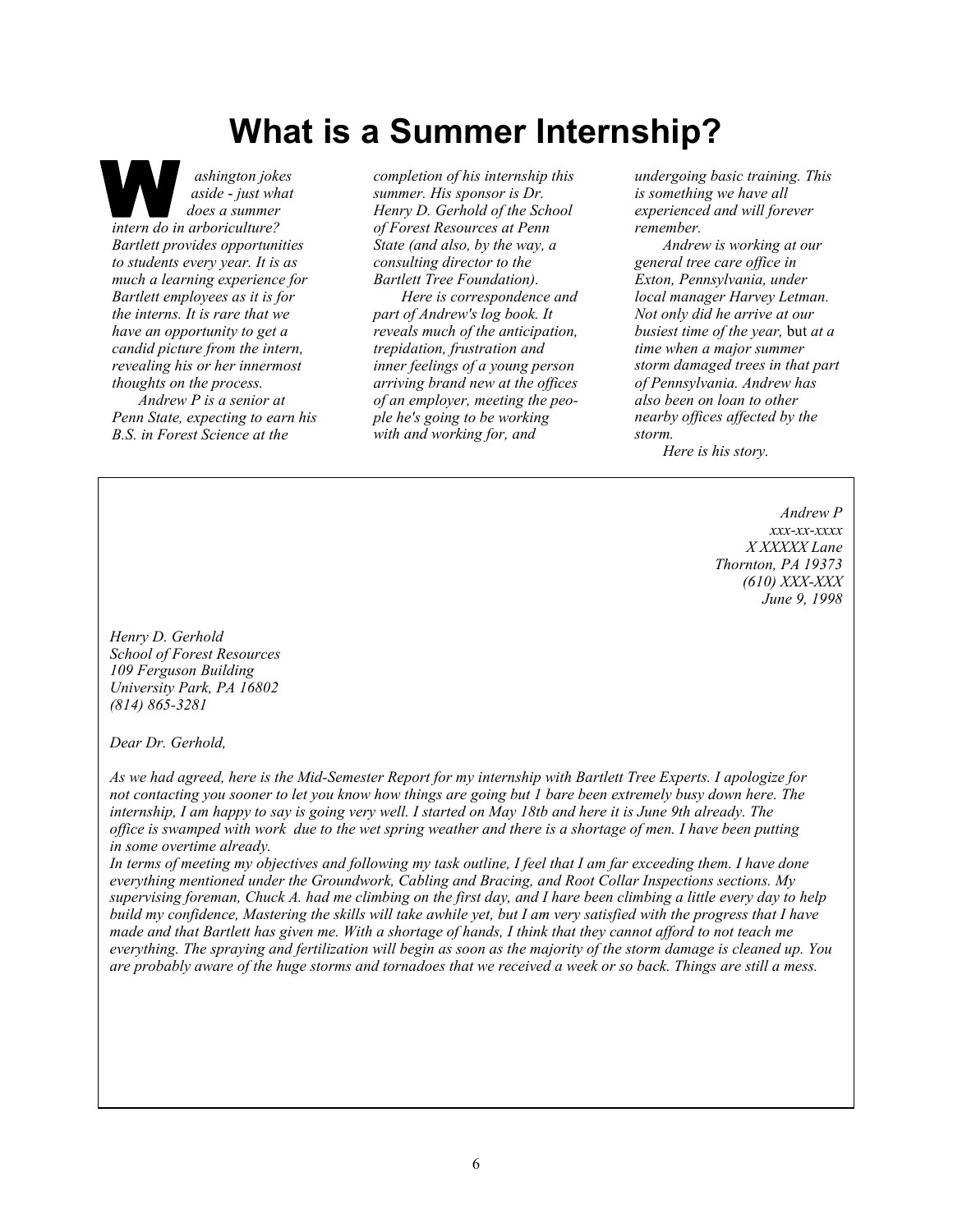*I have had no trouble fitting in with the crew. I have worked with everyone except for the IPM Tech, Dave H.. I am usually sent out as part of the 3-man crew so that there is someone there to show me how things are done and to point out tips. Occasionally I have gone out with Chuck A. and Mike S. as a 2-man crew. They usually let me do more things, such as climb. Also it leaves me in charge of all the groundwork. I have become quite adept at running the equipment and getting things prepared and set up on the site. I feel like part of the team already. I have also gotten comments on how well I hustle and keep on top of equipment inventory and maintenance.*

*In addition to the tasks and objectives that were outlined in my Internship plan, I am also pursuing a few other activities. Toward the middle of the month I am going to start training for my CDL license. This will prove useful to the office because they will have an extra man to drive and operate the trucks, and especially the bucket truck. Currently I am taking the Electrical Hazard Awareness Program (EHAP) through the company. All Bartlett employees are required to study a book and take exams. Part of the training involves CPR and first aid and an aerial rescue, which is timed. If you would like to know more about this program I can send you a copy of the report. I have also ordered some equipment through the office. I have purchased my own saddle, rope, hand saw, safety lanyard and clips. As soon as I get everything I will probably be climbing more often.*

*Overall I am very pleased with the internship thus far. It has met all my expectations and interests. I am learning more and more about arboriculture, Bartlett, and safety everyday. I am trying to give Bartlett the best impression that I can. I will more than likely apply for a permanent position after graduation, and I think that I will probably get it if I continue to do my best and learn as much as I can.*

*I have enclosed a copy of my daily log for your perusal. I tried to cover what I had done, where I had gone and any new activities and information that I had learned. As I recall, we had agreed that the Mid-Semester Report would just be a follow-up with how things were going and what I had accomplished so far. If you have any questions of comments please contact me by phone at (610) XXX-XXXX or if you have your email up and running I can be reached at nittanylion@aol.com. I will include my current address also. Thank you again for taking the time to be my internship instructor.*

> *Sincerely, Andrew P.*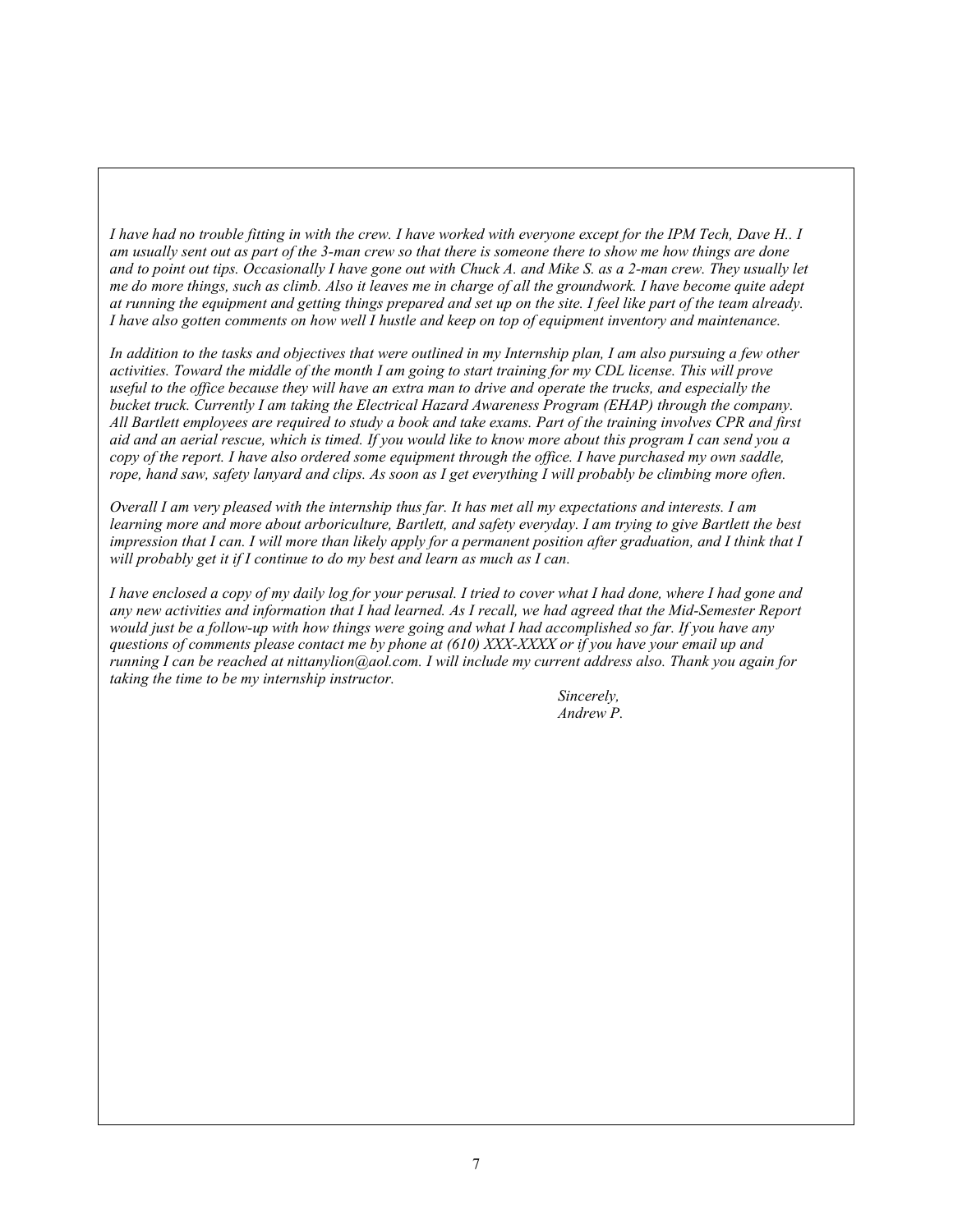#### **Daily Log**

*May 18, 1998 Day 1-*

*Reported to work at 6am to drive to the Tosco Oil Refinery. Learned the basics of loading the trucks and gear. Met my crewmen, Chuck and Frank. Participated in Tosco Safety meeting to become familiar with the alarm system. Once on site, learned site preparations and setup. Serviced the chain-saws and prepared the gear. Learned the basics of being a ground man, drug brush, raked and learned bow to tie pruning saws and pole pruners to the climbing ropes. Chuck showed me how to start and run the chipper. Before we left the site, Frank taught me the basics climbing, including saddle gear and knot work. I got up around 25 feet and cut out a few dead branches. Descended too fast and learned the hard way. Ended work at 4:30 after unloading the truck and filling out time cards.*

*May 19, 1998 Day 2-*

*Reported to work at 7am, loaded the gear and left for Tosco again. Unloaded the chips, became familiar with booking up the chipper. Did more of the same things today. Set up the site, saws and ran the chipper. Chuck took me up in a tree and walked me through things. I got up around 30-40 feet and removed deadwood. Descended right this time. Had trouble tying the knots today. Left the site and returned to the office at 4:30.*

*May 20, 1998 Day 3-*

*Mucb the same routine as Tuesday, just got to climb more and do some thinning. Struggled with knots again, but I am getting much better. Used the cbainsaw today, it was difficult. I found out today about Saturday volunteer work and so looked into saddles and ordering through paycbeck withholding. Frank worked with me today, probably thought that I was too slow but I'm getting better.*

*May 21, 1998 Day 4-*

*Today we were back at Tosco. We had the bucket truck today so I had to learn set-up for it. Lowered a large limb from the first tree. Learned that the blue ropes are lowering ropes. I was given the assignment trimming back a small London Plane tree. Used the pole pruner and became familiar with its use. Did a pretty good job according to Chuck. Later we moved to two more trees and used the bucket mainly. I went up and removed some large dead limbs in the last tree. Used the cbainsaw again, it is still hard to handle. Frank gave me some additional information on ropes and saddles.*

*May 22, 1998 Day 5-*

*Worked at Malvern Prep. School today. Chuck and I worked on an old Sugar Maple that is declining slowly. We lowered a lot of dead limbs and branches as it was near a house. Used pulleys and a figure-eight friction tool. It made lowering the heavy limbs easier. We used the bucket truck. Learned bow to chip the larger pieces of wood. After lunch, we worked on some Norway Maples, to remove deadwood and raise the crowns above the parking lot. Worked on my knots too. Still having trouble tying the right things. Learned the groundhog story to tying Bowlines. I was going to order my stuff today but Tammy left early. Learned the basics of time sheets and they are our responsibility. Left for the three-day weekend,*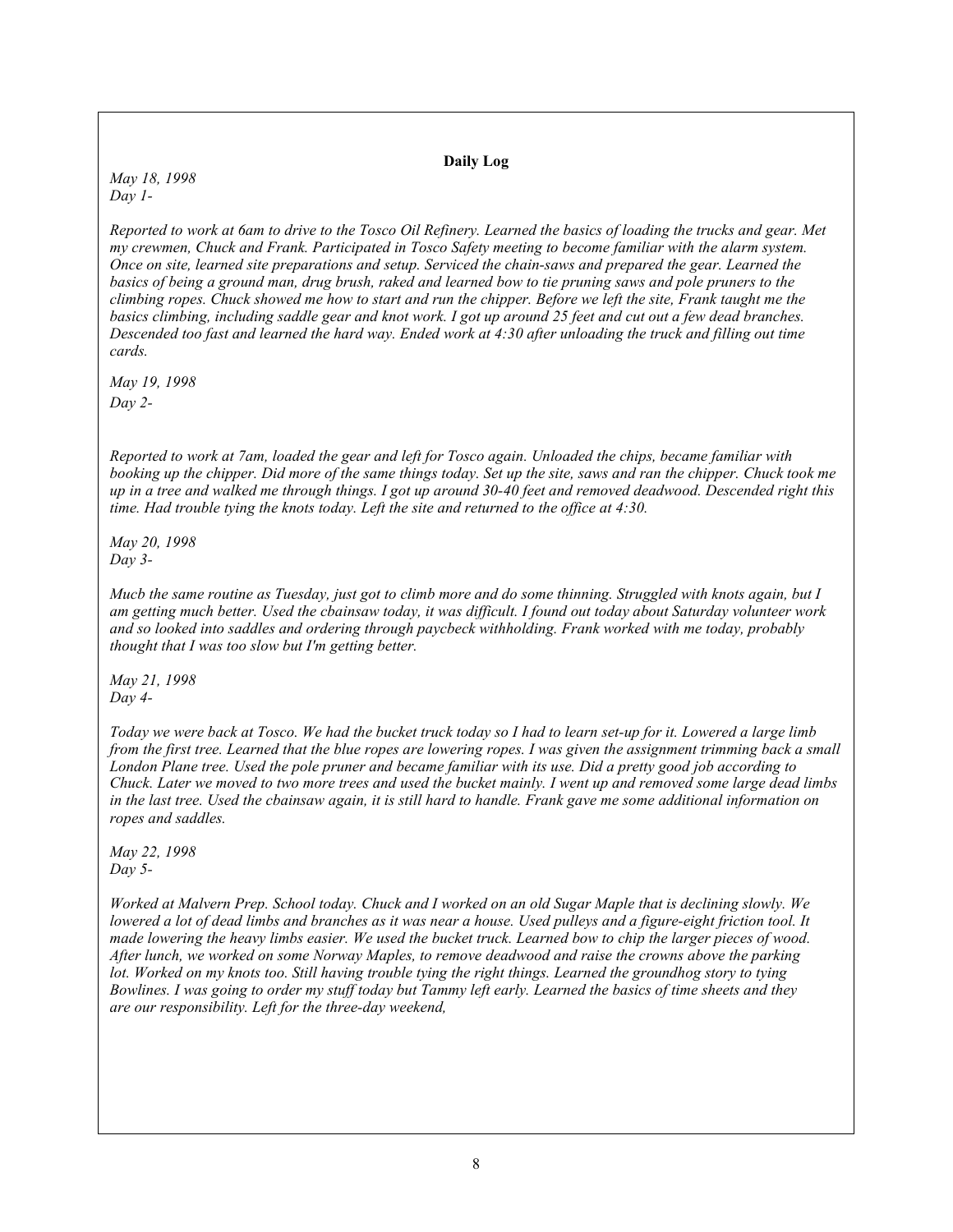*May 26, 1998 Day 6-*

*Took a four-man crew to Malvern Prep today. Chris and Mike went today. We worked on a Sugar Maple; it needed dead wooding and cabled, Mike ran me through the basics of doing cabling. He went over eyebolts, thimbles, soft versus hard cable, cutting to length etc. Learned what to put in the number one and number two bags. I went up into a small sugar maple to take out dead wood. I free climbed most of the time and tried out Chris's saddle. Later we worked on a Pin Oak and more maples. We left at 3:30. I ordered most of my equipment today. Saddle, clips, lanyard, saw and bolster. Mike and I talked about CDL license things. I also learned a new knot, Blake's Hitch.*

*May 27, 1998 Day 7-*

*Returned to Tosco again today. Went in early due to the traffic from the 1-95 crash. Worked the ground most the day. Deadwooded a Sycamore in the afternoon. We left early because we went in at six. We only have 8 and a half-hours left. Finally got the Bowline Knot down.*

*May 28, 1998 Day 8-*

*Went on a residential job today to Roberta H.'s place. Frank showed me how to complete a Root Collar Examination. We practiced on a Red Maple with girdling roots. We later fertilized it with Bartlett's Boost fertilizer, 24-7-7. I learned how to set up the generator and drill. Later I completed my own examination of an Austrian Pine. It was replanted 6-8 inches too deep and the girdling roots were never taken off when it was young. The tree will most likely die, but I cut off a few girdlers and then fertilized it. Chuck had me work on a Holly tree; it needed some ornamental pruning. I also worked on a Viburnum. Got paid today.*

*May 25, 1998 Day 9-*

*Went on a residential job to Roberta O. property. She has a large place. Frank and I pruned a Dogwood and Birch. Later I dead-wooded a Sugar Maple the rest of the time. It was hot and exhausting. I got into poison ivy.*

*June 1, 1998 Day 10-*

*Due to the huge storm/tornado damage from Sunday night we didn 't go to Tosco. We went to Paul B. 's place and removed a White Pine from the road. I sawed it up under Chuck's supervision. We also used the bucket to remove hangers and broken tops from a Tulip Poplar. Around 11 a.m. we went up the street to his neighbor's to remove a tree that had fallen over their car. Chuck showed me how to rig up the ropes to keep the tree suspended until all the branches were removed. Frank came after lunch to help us remove a Tulip top that had fallen on the roof of the house and punched holes in the roof. We rigged up a hunch of pulleys and a figure-8 to try to lift the log off the roof. All we did was bend the tie-in tree over. Eventually we had to cut it off from the bottom and let it bang and pull it over. We bad to leave the brush lay for another day. The poison ivy that I got into on Thursday really got out of band and I had to go to the emergency room for medication.*

*June 2, 1998 Day 11-*

*Storm damage again today at Jeff J.'s. It was just Chuck and me. I cut down a Dogwood and Cherry while be worked on two Walnuts. I drug brush around all day. Filled out an accident report for the poison ivy to get it on the record. Later on I climbed a Tulip Poplar to remove a banger and some deadwood. I was up at least 60 feet. I can't wait for my gear to come in. I am probably going to work Saturday with Chuck. Looks like we may be working long days for awhile. I did really well with my knots and even got to practice with the throwbag.*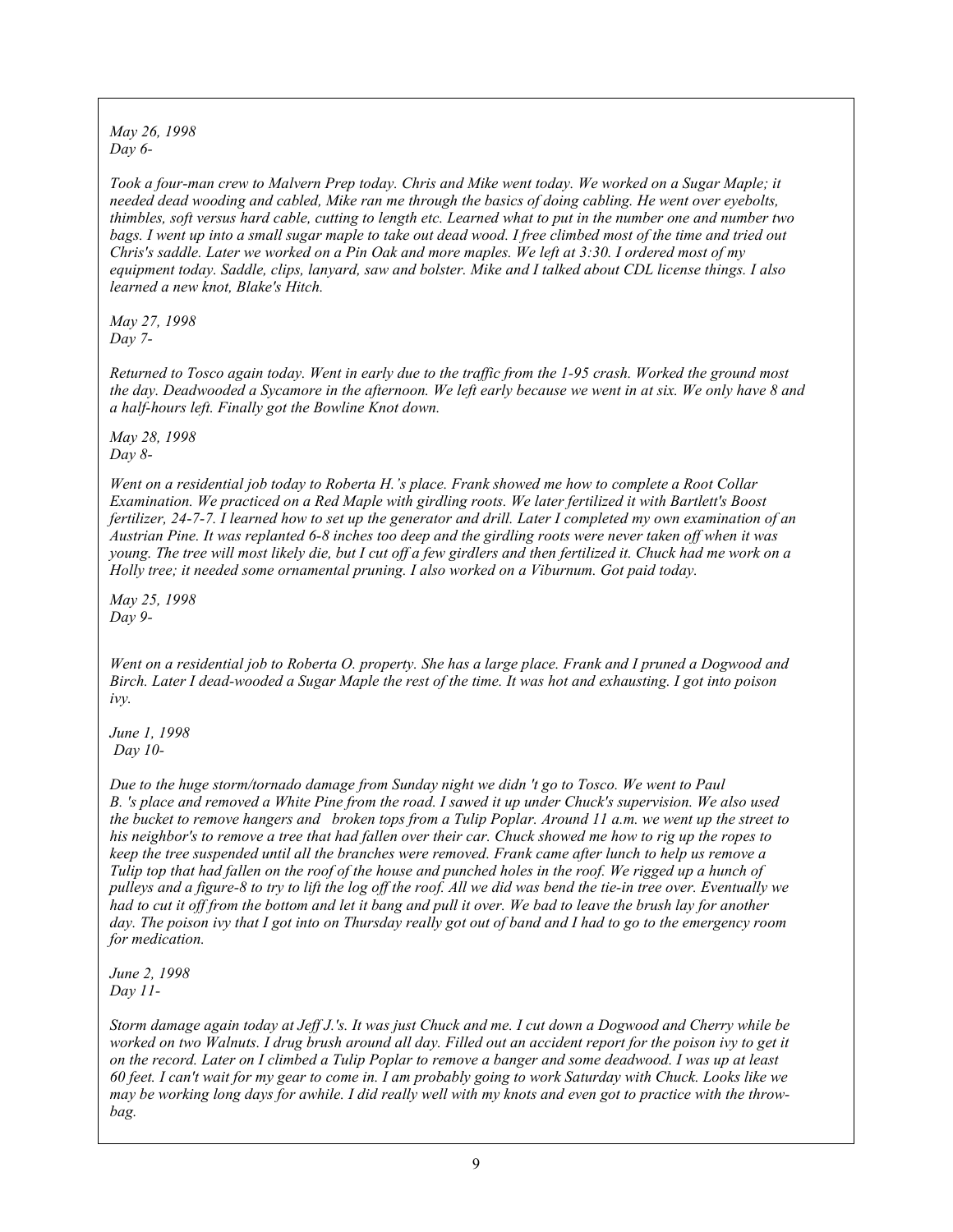*June 3, 1998 Day 12-*

*Today Mike, Chuck and I went to Cochranville to do storm damage. It was one of the hardest hit places. It was the Brochman Farm residence. Removed limbs and debris all day from the house. No climbing. It was just a real long day, didn't get back until 5:30. Mike asked me to come in early for a crane job tomorrow.*

*June 4, 1998 Day 13 -*

*Chris, Mike and I bad to be at the sight early to prepare for the crane from A & B Restoration. The owner wanted plywood put down on the driveway, which made more work for us. The crane came early and we got started right away. The tree was a large Kentucky Coffee Tree that had massive internal heart rot, which led to its breakdown during the storm. One leader fell on the house, the second just missed the corner and the third was barely standing. I was in charge of cleanup and groundwork. Chris ran me through some basic crane operating band symbols such as Boom Down, Boom Up, Cable Up and Cable Down. Became familiar*  with choke lines, etc. We worked all day on that one tree but didn't finish it. The log truck needed to take out *the big stuff. Mike pruned a little on the Linden and some additional trees that were also damaged by the fall. It turned into an 11 and a half-hour day.*

*June 5, 1998 Day 14-*

*It was just Chuck and me today. We were cleaning up damage at Mrs. G.'s residence on Berwyn. A Red Oak. leader had split and fallen into some other trees. Chuck worked on that while I cut up the brush and chipped. We had to use the pulleys and figure eight for some of the pieces. Later on I climbed a Norway Maple to remove a banger and some stubs. Things went well there. I then scaled a single stemmed Oak to remove a broken hanger. Knot work is going better and I am getting faster, slowly. We dumped the chips on site and Chuck went over some site analysis with me to get a feel for it and get my opinions in. I pointed out a tree that might give some trouble in the future. The Oak that we worked on might get sun-scald later because of the big bole in the canopy. I got a few of my things today, my saw and scarab, lanyard and clips. Still waiting for the saddle, then I won't have to be such a mooch.*

*June 6, 1998 Day 15-*

*Frank and I worked today, Saturday. Serious overtime. We went back to A & B restoration to finish cleanup. I climbed a Tulip to take out a banger and a stub. We worked on a few Coffee Trees and cleanup of the brush. We also had to move all the plywood again. We called it a day at noon. June 8, 1998 Day 16-*

*Frank, Chuck and I worked again today. First we bad to change the blades on the chipper. Learned how to do that. The blades come in sets of four or two, depending on the chipper. We worked in Media today at Marion B.'s residence. She bad some storm damage. We worked on a Black and a Scarlet Oak until 2pm. The Black Oak bad some major limbs that needed removed. Used a Porta-Wrap device- it is just another friction tool, rated for over 200lbs. Some of the sections that we took out were large. I worked ground cleanup and lower lines, as both Frank and Chuck were aloft at the same time. Chuck later took down a Flowering Cherry and worked on a Walnut. We ended the day at 5:30. I practiced sharpening my saw today, I haven't tried it yet but will soon. Still no saddle yet.*

*June 9, 1998 Day 17-*

*Mike Sbaffer and I worked with another Bartlett office crewman. Mike graduated from Allegheny College and is working for the Lancaster Office. We were doing storm cleanup around Pocopson; the place was really nasty. I freeclimbed a Hemlock to remove some split and broken branches as well as remove some hangers. Mike and Mike used the bucket to take all the limbs off a seriously damaged Sugar Maple. A large limb is still tied into the tree for another day's work. Mike and I pruned back a Dogwood that was overgrowing the house and some electric lines. After lunch we continued to work on hauling brush as Mike S. used the bucket to take down a Cherry that bad fallen over onto another Dogwood. I worked on a Hemlock that had fallen into a small cemetery adjacent to the house. It was a long day's work. Mrs. O's residence was just up the road and she got pounded hard - looks like we will be out there again soon. Still no saddle yet. We got tipped \$5 from the place that we dumped the wood chips.*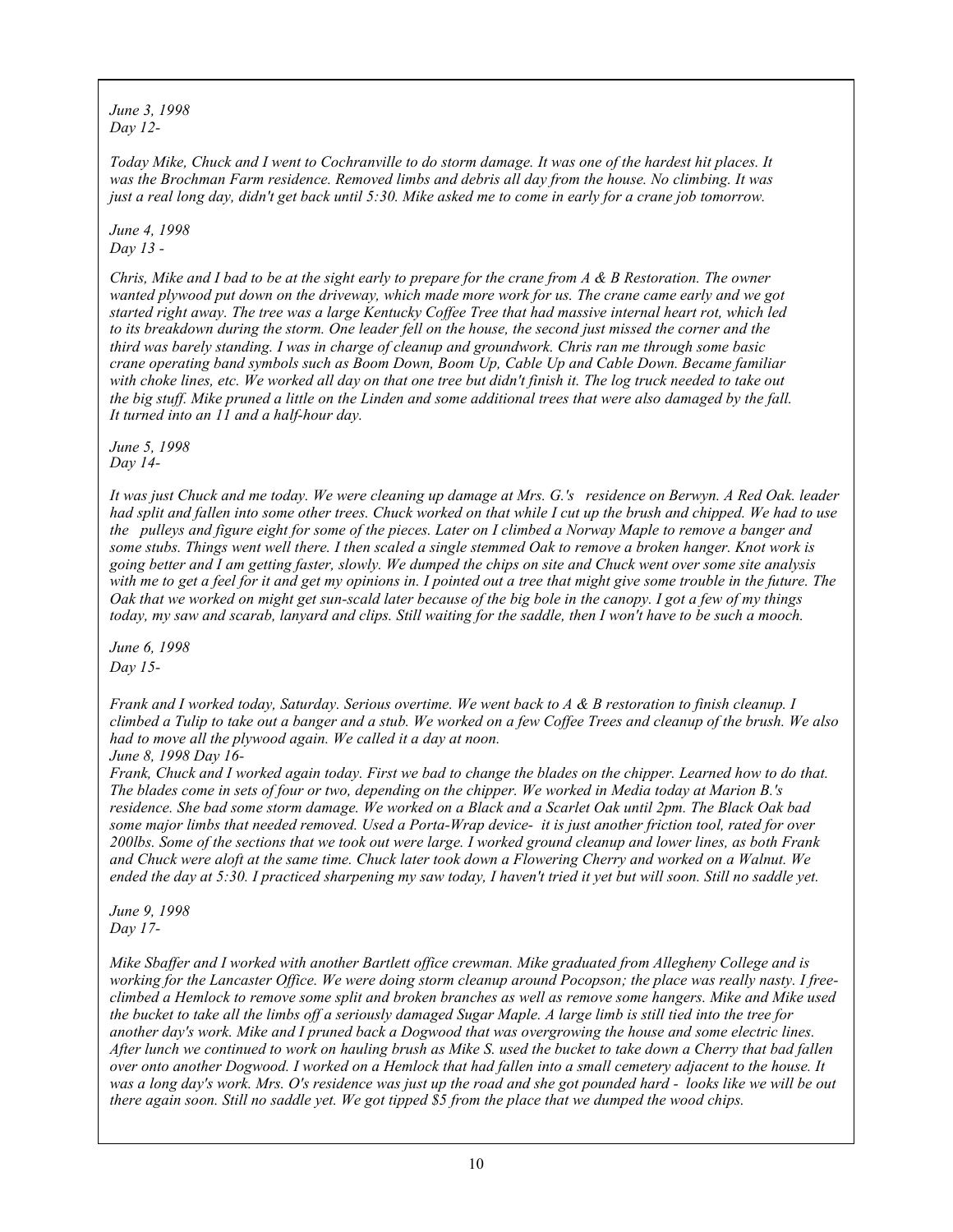#### **APPENDIX A**

#### **Internship Plan Cover Page**

r.

| Date of Plan:                                                                                                                                  |                      |                    |      |  |
|------------------------------------------------------------------------------------------------------------------------------------------------|----------------------|--------------------|------|--|
| Student's Name                                                                                                                                 | ID Number:           |                    |      |  |
| Local Address:                                                                                                                                 |                      |                    |      |  |
| City:                                                                                                                                          |                      | State:             | Zip: |  |
| Home Address:                                                                                                                                  |                      |                    |      |  |
| City:                                                                                                                                          |                      | State:             | Zip: |  |
| Major/Option:                                                                                                                                  |                      | Semester standing: |      |  |
| Academic Adviser:                                                                                                                              |                      | Phone:             |      |  |
| Internship Instructor:<br><u> 1989 - Jan Stein Harry Stein Harry Stein Harry Stein Harry Stein Harry Stein Harry Stein Harry Stein Harry S</u> |                      | Phone:             |      |  |
| Supervising Agency or Firm:                                                                                                                    |                      |                    |      |  |
| Intern Supervisor (Name and Title):                                                                                                            |                      |                    |      |  |
| Address:                                                                                                                                       |                      |                    |      |  |
| City:                                                                                                                                          |                      | State:             | Zip: |  |
| E-mail Address:                                                                                                                                |                      |                    |      |  |
| Internship Start Date:                                                                                                                         | Internship End Date: |                    |      |  |
| Intern Position Title:                                                                                                                         |                      |                    |      |  |
| Credits:                                                                                                                                       | Semester/Year:       |                    |      |  |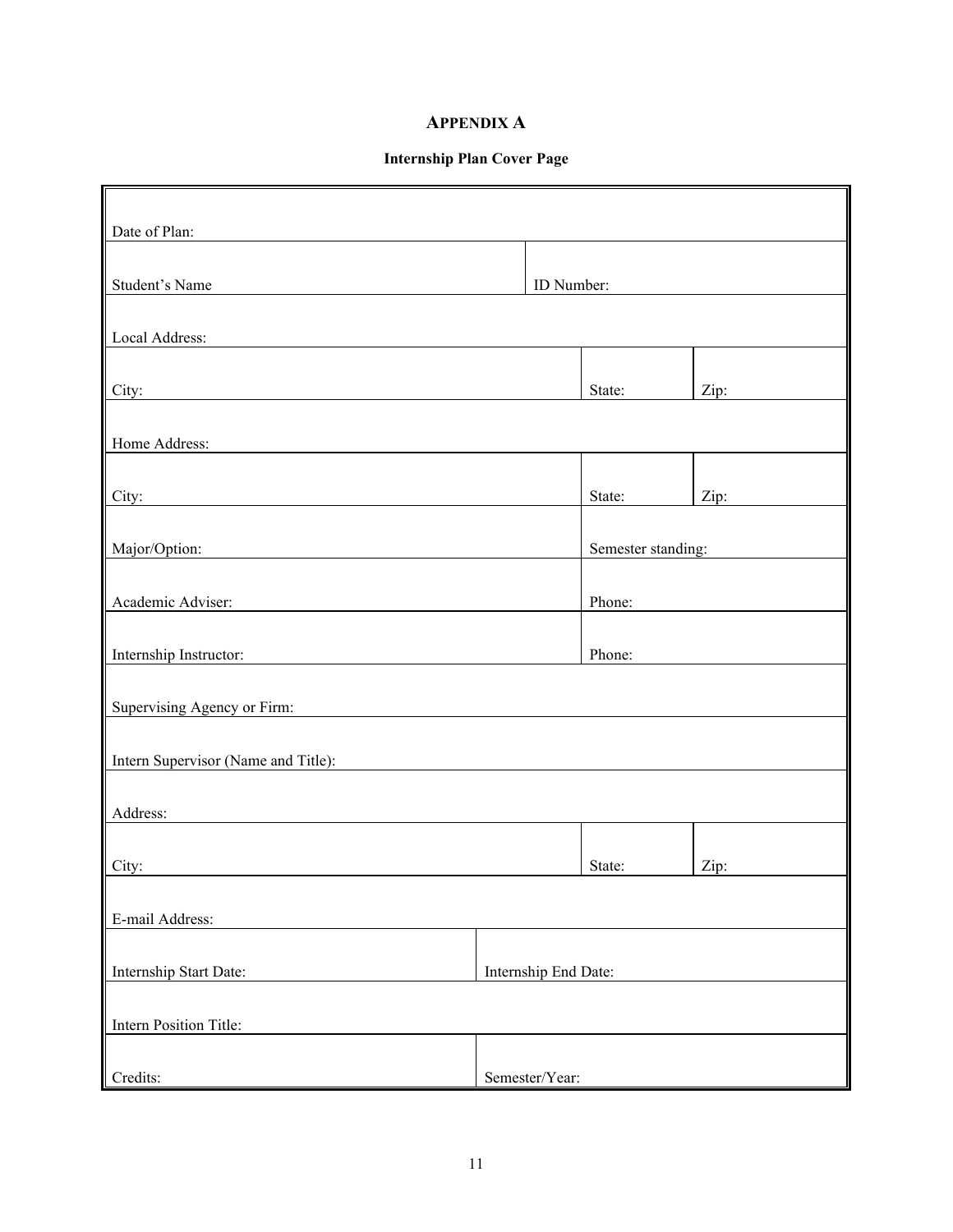#### **Internship Plan Outline**

- 1. Cover page (page 12 of this handbook)
- 2. Preparation for the Internship:
	- Education: (List the number, name, and catalog description of any courses you have completed that have prepared you for this internship.)
	- Experience: (List all previous work experiences—including dates, job title, and a description of your responsibilities—and extracurricular activities, both in college and high school, which have prepared you for this internship.)
- 3. Specific Learning Objectives (*minimum of three*)

#### *Examples:*

- To learn about the mission and organizational structure of the cooperating agency or firm
- To learn about the agency's or firm's clientele groups, its sources of funding or raw materials, and its relationship with other agencies or firms
- To learn how to write forest management plans for non-industrial private forest landowners
- To become familiar with a database management program
- To identify factors that influence lumber production in a sawmill
- To become familiar with the production technology of any wood-processing or manufacturing facility.
- To evaluate the advantages and disadvantages of three animal trapping techniques
- To learn how to determine proper spray application rates for certain herbicides
- To identify the qualifications required to be successful in an entry-level position and an upperlevel position in this agency or firm
- To learn how an interest group can influence state or federal legislation
- To identify (on the basis of this experience) additional undergraduate courses that will be needed to adequately prepare me for a career in this field
- To gain additional experience in speaking and expressing ideas with clarity
- 4. **Detailed** outline of tasks to be performed at internship site (Consult the cooperating agency or firm when preparing this outline.)
- 5. Means and frequency of contact with internship instructor (e.g., telephone, letter, visit) and agency/firm supervisor
- 6. Signatures (page 14 of this handbook)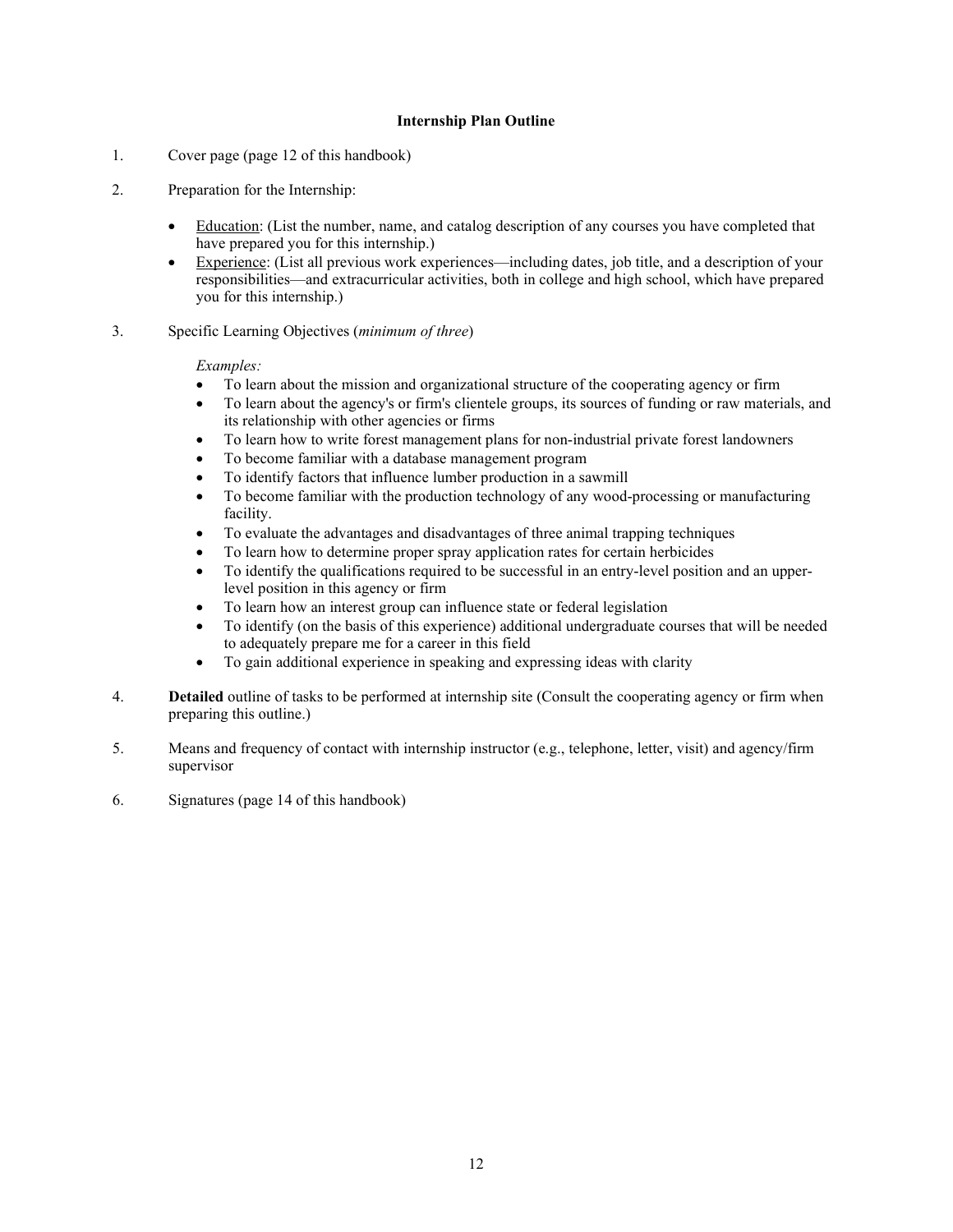13

#### Internship Instructor Date

outlined in the Internship Plan. The student's immediate supervisor will be who agrees to evaluate the efforts of the student and forward an evaluation to the internship instructor at the end of the internship.

I have reviewed this Internship Plan and find it to be consistent with the student's educational objectives and the educational objectives of the School of Forest Resources. I agree to maintain regular contact with the student and the agency/firm supervisor to be aware of the nature of the work and to evaluate the student's progress. Penn State, through the College of Agricultural Sciences, agrees to grant credits for 495 to the student upon

satisfactory completion of this internship.

The cooperating agency or firm agrees to provide the student an opportunity to obtain actual experience in the areas

I have reviewed this Internship Plan and find it consistent with the student's educational objectives.

Dept of ESM Undergraduate Program Coordinator Date

Student's Academic Adviser Date

I have verified that the student's cumulative GPA is  $\geq 2.0$  and that he/she is eligible to register for XXX495.

I agree to keep a daily log of activities and prepare a written mid-semester report and a detailed written final report explaining my internship activities and any suggestions for improvement of the program. I will submit my reports to the cooperating agency or firm for review first, and then to the internship instructor. The mid-semester report is due<br>to the internship instructor and the final report is due to the internship instructor

**Internship Plan Signature Page**

Representative of Cooperating Agency or Firm Date

Student Date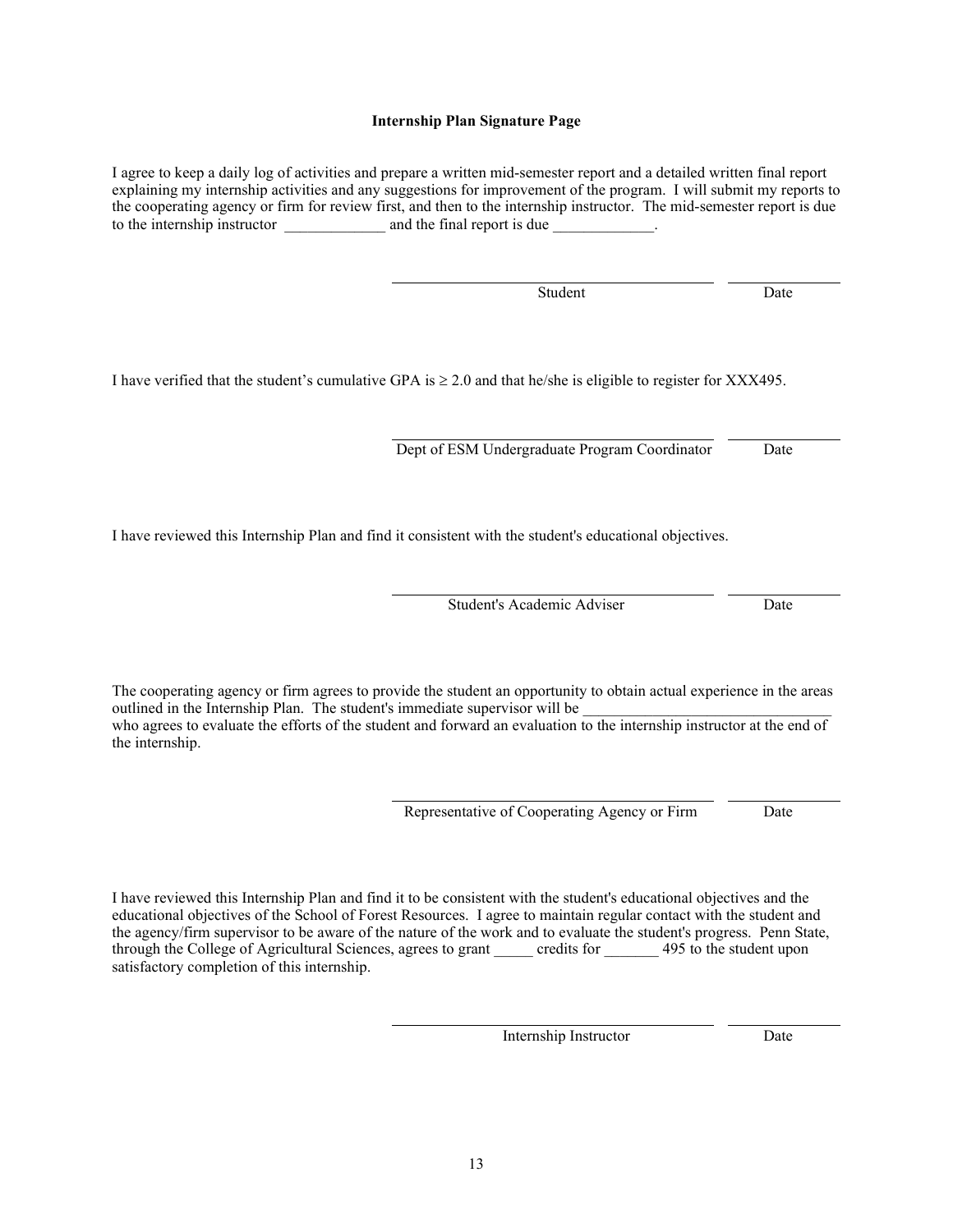#### **APPENDIX B**

**Internship—Daily Log**  (Copy to be submitted with mid-semester and final reports)

### **\*\*\*Duplicate this page as necessary\*\*\***

|      | Student's Name       |
|------|----------------------|
|      |                      |
| Date | Tasks and Activities |
|      |                      |
|      |                      |
|      |                      |
|      |                      |
|      |                      |
|      |                      |
|      |                      |
|      |                      |
|      |                      |
|      |                      |
|      |                      |
|      |                      |
|      |                      |
|      |                      |
|      |                      |
|      |                      |
|      |                      |
|      |                      |
|      |                      |
|      |                      |
|      |                      |
|      |                      |
|      |                      |
|      |                      |
|      |                      |
|      |                      |
|      |                      |
|      |                      |
|      |                      |
| н.   |                      |
|      |                      |
|      |                      |
|      |                      |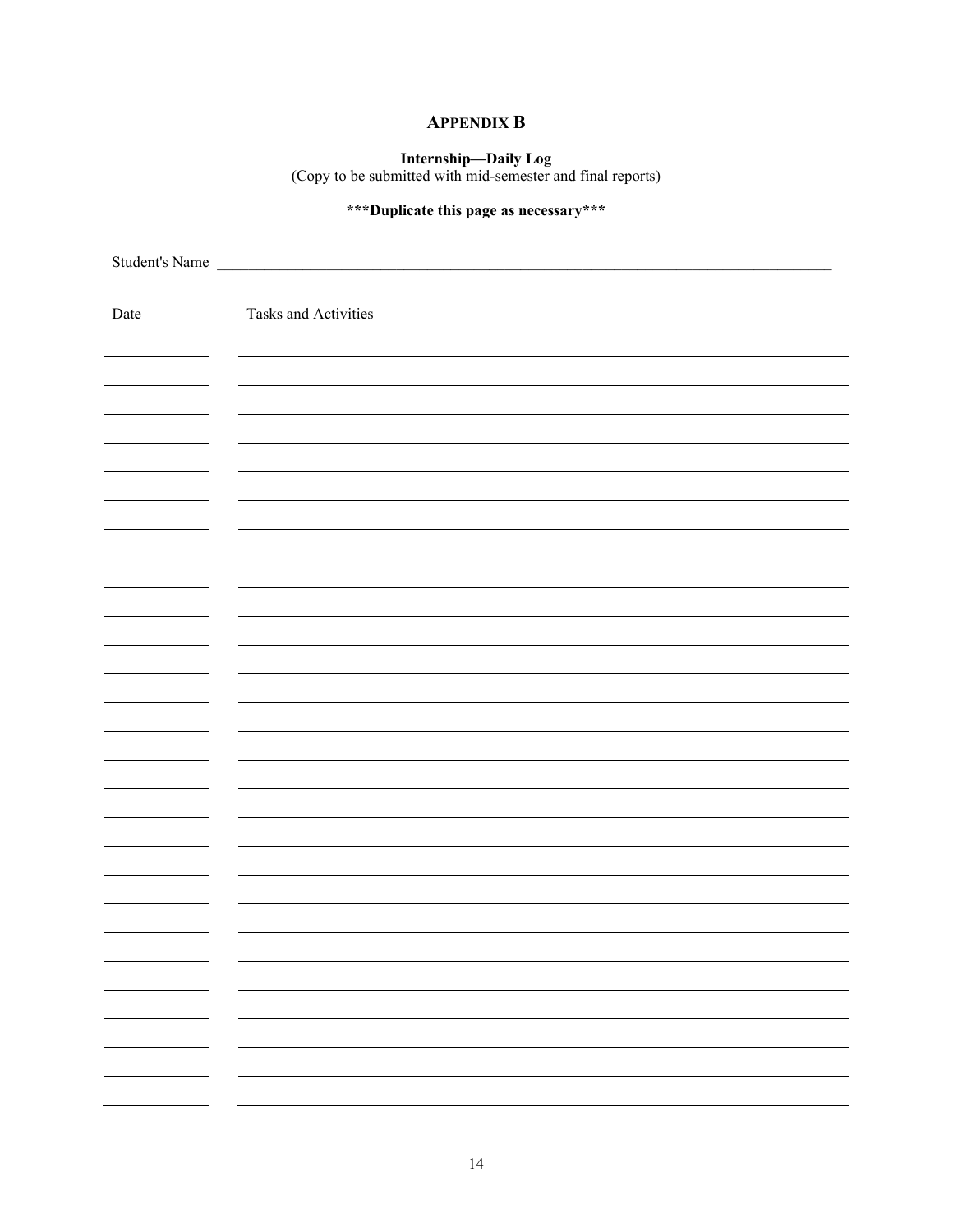#### **APPENDIX C**

#### **Mid-semester and Final Report Guidelines**

An internship experience is much more than a job. It is a valuable part of your educational program that should help you prepare for a professional career. To evaluate your progress and the outcome of your internship program, we require two reports from you that describe what you have achieved during the internship. The preparation of these reports will also help you evaluate your professional development.

#### MID-SEMESTER REPORT

Midway through the semester, the student is required to submit two copies of a written report (one copy to the cooperating agency or firm and one to the internship instructor) describing the internship experience to that date. The mid-semester report should include:

- 1. A record of the significant day-to-day activities (Appendix B).
- 2. A discussion of the progress you have made in achieving your planned objectives.
- 3. A detailed description of the activities associated with your area of responsibility and an evaluation of them in relation to your interests and educational background.
- 4. An appraisal of this internship program relative to your interests and career goals.
- 5. A description of the problems you have encountered and how you resolved or plan to resolve them.

#### FINAL REPORT

Upon completion of the internship, a detailed written final report is required. This report should not repeat the information presented in the mid-semester report. It should be a continuation of the mid-semester report but should reflect an evaluation of the complete internship program. The final report should include:

- 1. A record of the significant day-to-day activities since the mid-semester report (Appendix B).
- 2. A description of the organizational structure and function of the cooperating agency or firm sponsoring your internship. Describe the responsibilities of your colleagues and show where your assignment fit within the organizational structure.
- 3. A discussion of how your planned objectives were implemented and the outcomes of each.
- 4. A detailed description of the activities associated with your area of responsibility and an evaluation of them in their relation to your interests and educational background.
- 5. An appraisal of this internship program relative to your interests and career goals.
- 6. Your suggestions and recommendations to another student who may want to pursue an internship with this cooperating agency or firm.

In addition to the above-stated points, you may include any other observations or experiences that you feel are important.

**Your supervisor must be given the opportunity to review and initial your reports before they are submitted to the internship instructor. This will help to avoid problems with any controversial or restricted information from your employer's point of view.**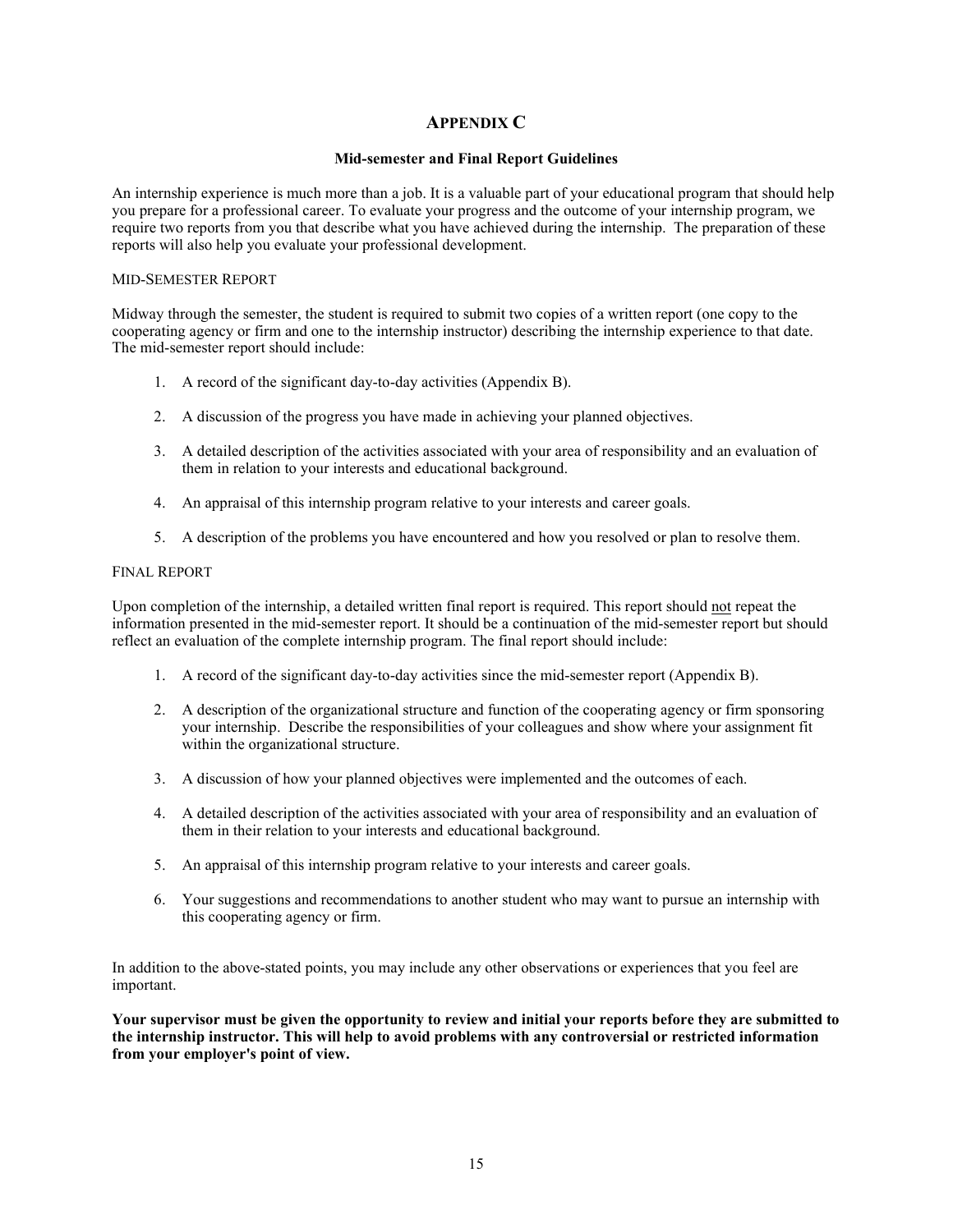#### **APPENDIX D**

#### **Supervisor Evaluation of Student Performance**

| Student's Name                                          | Date |
|---------------------------------------------------------|------|
| Student's Job Title or Job Description                  |      |
| Name and Title of Supervisor Completing this Evaluation |      |

 $\mathcal{L}_\mathcal{L} = \{ \mathcal{L}_\mathcal{L} = \{ \mathcal{L}_\mathcal{L} = \{ \mathcal{L}_\mathcal{L} = \{ \mathcal{L}_\mathcal{L} = \{ \mathcal{L}_\mathcal{L} = \{ \mathcal{L}_\mathcal{L} = \{ \mathcal{L}_\mathcal{L} = \{ \mathcal{L}_\mathcal{L} = \{ \mathcal{L}_\mathcal{L} = \{ \mathcal{L}_\mathcal{L} = \{ \mathcal{L}_\mathcal{L} = \{ \mathcal{L}_\mathcal{L} = \{ \mathcal{L}_\mathcal{L} = \{ \mathcal{L}_\mathcal{$ 

1. We would appreciate your cooperation in rating this student in terms of his or her performance as an intern with your agency or firm. Your responses will help the internship instructor in assigning a letter grade and in identifying areas in the student's continuing professional development that need additional attention. Thank you for your cooperation.

|                                                                          | Check one rating for each performance area |      |      |      |           |  |
|--------------------------------------------------------------------------|--------------------------------------------|------|------|------|-----------|--|
|                                                                          | Not<br>Applicable                          | Poor | Fair | Good | Excellent |  |
| Attendance                                                               |                                            |      |      |      |           |  |
| Punctuality                                                              |                                            |      |      |      |           |  |
| Dependability                                                            |                                            |      |      |      |           |  |
| Honesty                                                                  |                                            |      |      |      |           |  |
| Ethical behavior                                                         |                                            |      |      |      |           |  |
| Willingness to work                                                      |                                            |      |      |      |           |  |
| Attentiveness                                                            |                                            |      |      |      |           |  |
| Ability to develop effective working relationship<br>with management     |                                            |      |      |      |           |  |
| Ability to develop effective working relationship<br>with other workers  |                                            |      |      |      |           |  |
| Initiative                                                               |                                            |      |      |      |           |  |
| Productivity                                                             |                                            |      |      |      |           |  |
| Ability to accept supervision                                            |                                            |      |      |      |           |  |
| Ability to accept constructive criticism                                 |                                            |      |      |      |           |  |
| Professional attitude                                                    |                                            |      |      |      |           |  |
| Leadership ability                                                       |                                            |      |      |      |           |  |
| Verbal communication skills                                              |                                            |      |      |      |           |  |
| Written communication skills                                             |                                            |      |      |      |           |  |
| Ability to learn new tasks                                               |                                            |      |      |      |           |  |
| Overall performance (as compared to<br>expectations of a student intern) |                                            |      |      |      |           |  |
| Potential for career in this profession or industry                      |                                            |      |      |      |           |  |

16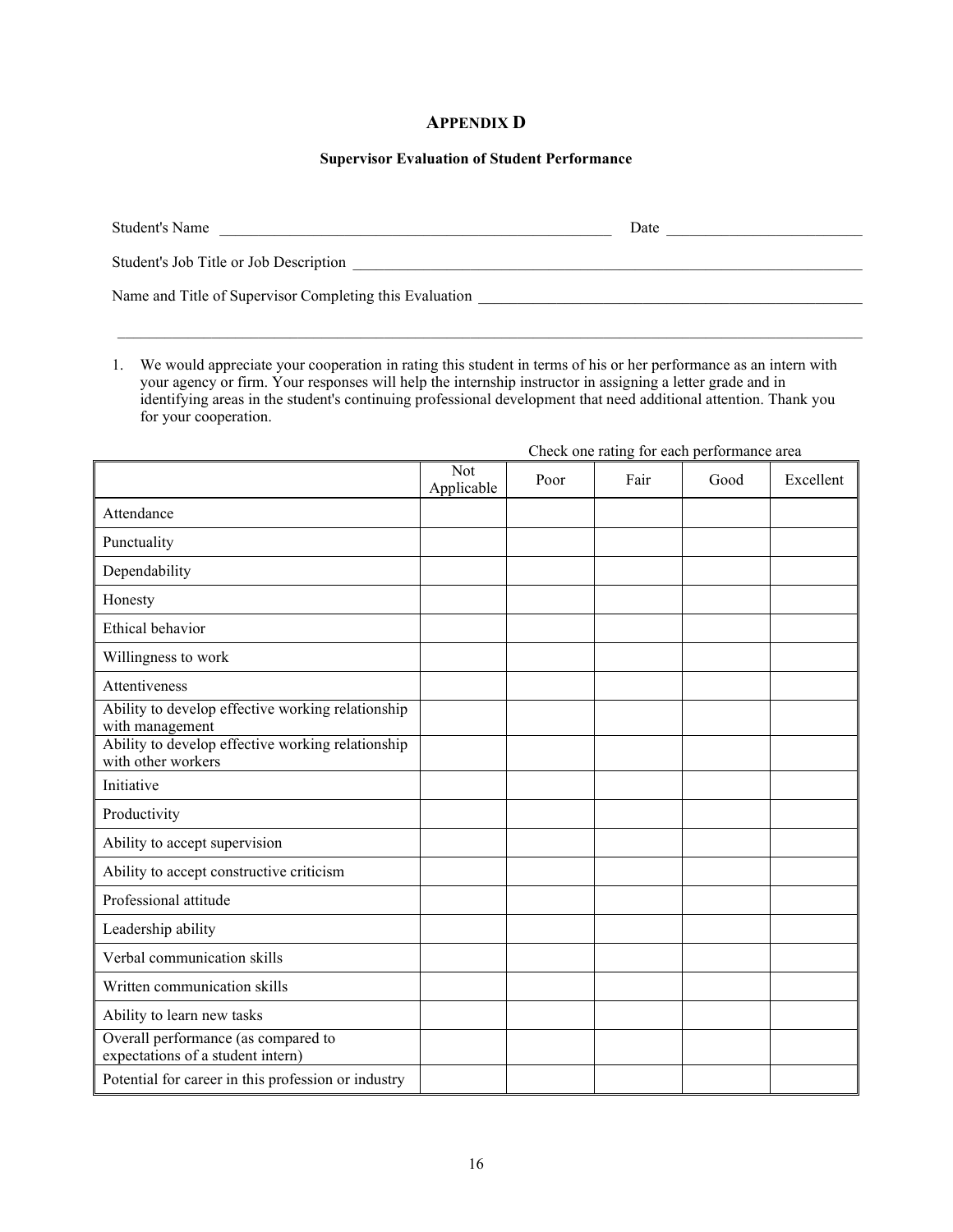#### **Supervisor Evaluation of Student Performance (page 2)**

| this internship. |    |  |            |                                                              |                 |  | Please circle the letter grade that you believe the student should receive for his or her performance during |
|------------------|----|--|------------|--------------------------------------------------------------|-----------------|--|--------------------------------------------------------------------------------------------------------------|
|                  |    |  |            | A A- B+ B B- C+ C D F                                        |                 |  |                                                                                                              |
|                  |    |  |            | Was the student adequately prepared to work in your program? |                 |  |                                                                                                              |
|                  | NΟ |  | <b>YES</b> |                                                              | <b>SOMEWHAT</b> |  |                                                                                                              |

- 3. What kind of training or orientation did you provide for the student?
- 4. How did the student demonstrate his or her responsibility for program planning and implementation?

5. In your opinion, what are this student's areas of greatest strength and the areas that need the most improvement?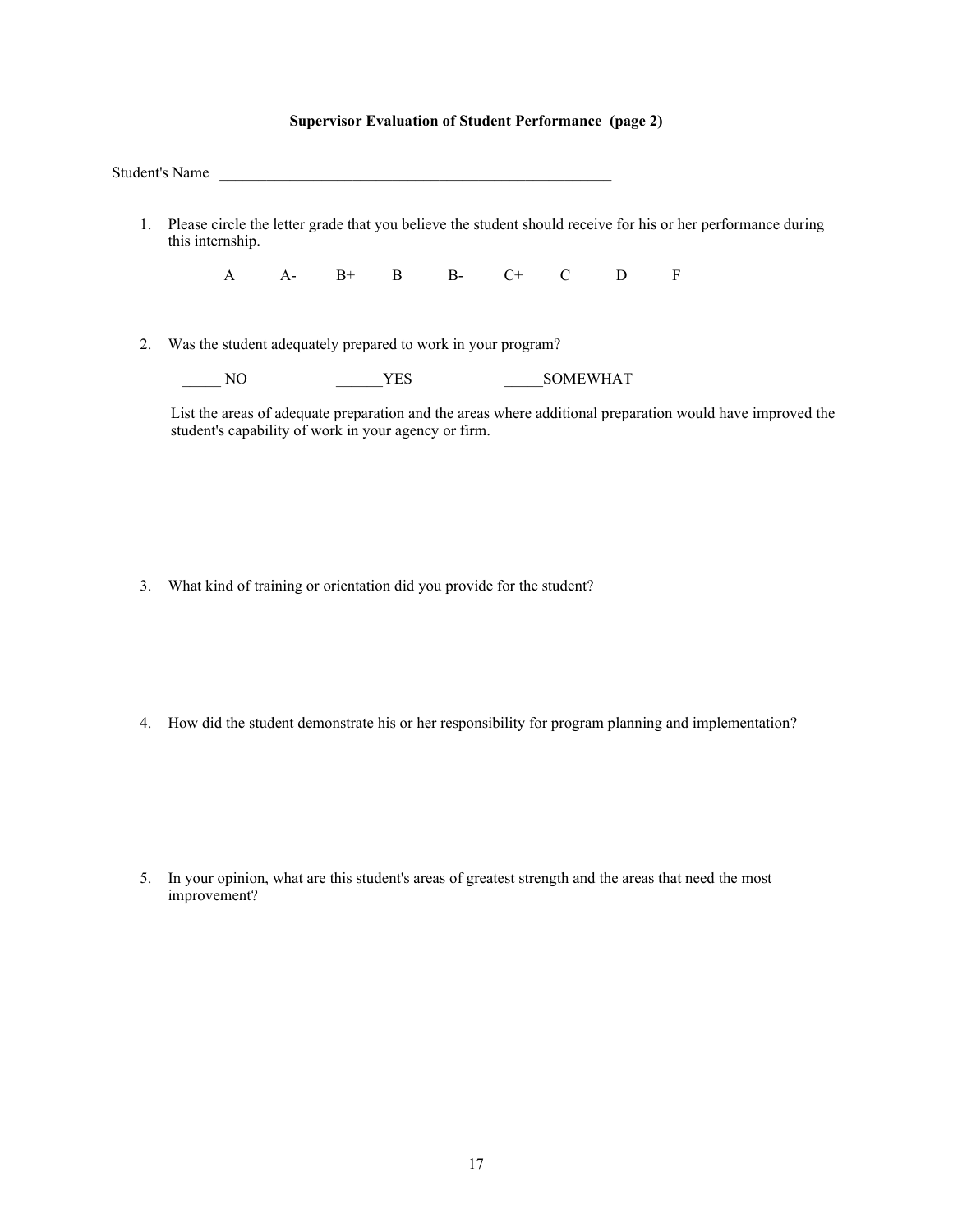#### **Supervisor Evaluation of Student Performance (page 3)**

|    | Student's Name                                                                                                                                                                                                                                                   |
|----|------------------------------------------------------------------------------------------------------------------------------------------------------------------------------------------------------------------------------------------------------------------|
| 6. | Would you re-employ this student or employ another student with a similar background?                                                                                                                                                                            |
|    | <b>MAYBE</b><br>YES<br>NO.                                                                                                                                                                                                                                       |
| 7. | What recommendations do you have for the remainder of this student's academic program to prepare the<br>student for future professional employment?                                                                                                              |
|    |                                                                                                                                                                                                                                                                  |
|    |                                                                                                                                                                                                                                                                  |
|    |                                                                                                                                                                                                                                                                  |
|    | 8. Are you interested in having another intern at your agency or firm in the future?                                                                                                                                                                             |
|    | N <sub>O</sub><br>YES                                                                                                                                                                                                                                            |
|    | If yes, we will add your name and address to our list of approved internship sites. If no, please indicate<br>some reasons why your agency or firm can no longer participate in our internship program. This<br>information may assist us in future programming. |

9 Additional comments:

Supervisor's signature Date

\_\_\_\_\_\_\_\_\_\_\_\_\_\_\_\_\_\_\_\_\_\_\_\_\_\_\_\_\_\_\_\_\_\_\_\_\_\_\_\_\_\_\_\_\_\_\_\_\_\_\_\_\_\_\_\_\_\_ \_\_\_\_\_\_\_\_\_\_

Thank you for your cooperation in completing this evaluation.